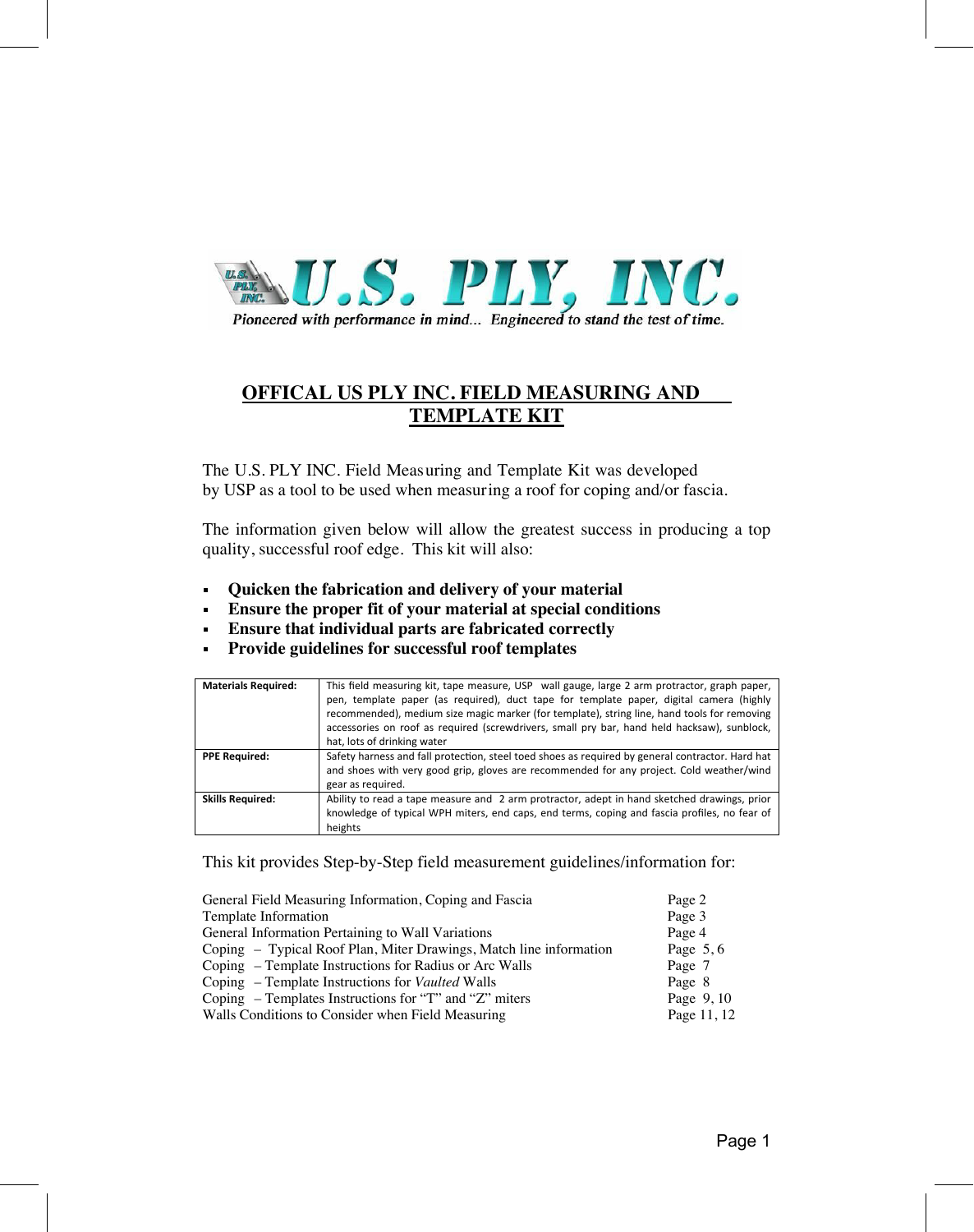#### **Field Measurement Information - Coping , Ledgecaps**

Please refer to the figure on page 5 of this booklet. The following steps should be considered as guidelines and recommendations. The sequence may vary; however each step is important and should be addressed.

- Walk entire roof to determine areas where coping is required.
- A parapet wall needs a minimum dimension of  $3 \frac{1}{2}$ " if coping is to be used. Otherwise consider fascia.
- Draw a rough "roof plan" using the supplied graph paper as best to scale as possible. You will be placing many notes on this plan, so make the plan fairly large. Use multiple sheets of graph paper if necessary, especially if many roof levels are present. If this is the case, a single piece of graph paper should show a total "roof plan" of all the areas. If available, an architectural plan will suffice- please use the same roof labeling as shown on the plan (N,S, E,W or Floor 1, etc)
- Use measuring wheel to determine overall lengths between miters.
- **Move around the building and label miters as shown.**
- Record wall width dimensions and any parapet slopes. If needed, use the wall gauge provided by WLR, see page 12 regarding how to use the gauge. Wall width measurements should be taken at various locations depending upon the wall variability (see page 4 on info. regarding wall variability). A good rule of thumb is to take wall width and angle measurements every 5' on center if brick façade or other wall materials affect the wall width to be used.
- **Beware of what looks like a 90 degree corner; it may be greater than 2 degrees off, which could cause a true 90 miter not to fit correctly. Use the WPH protractor to check all miter angles. See page 5, miter M16 as an example.**
- Record miter information as shown on page 6; for miters other than standard inside (ID) or outside (OS) miters, a separate miter drawing will be required (as shown).
- **Beware of coping nailer slopes. The coping nailer may not be 90 degrees to the wall, which could cause a standard coping cap not to fit correctly. See page 12.**
- Continue around entire rooftop, labeling miters sequentially as shown on inside cover. Number the miters on the drawing as needed depending on job complexity.
- Measure and record the depth of the coverage required for each wall segment.
	- o Note: If a face length is pre-determined, then verify that the face length will meet the SMACNA 1" cover criteria
- **Take digital pictures of special conditions whenever possible**
- Ensure that threaded rod "J-bolt" and nut which holds the nailer in place will not interfere with the coping or ledgecap.

#### **Field Measurement Information - Fascia**

- Follow the steps above for coping, but no wall width measurement or backleg verification is necessary.
- Site the wall to see if the wall fascade is straight..add text for visual inspection
- SMACNA requires a minimum of 1" height between bottom of nailer and top of drip- see page 12.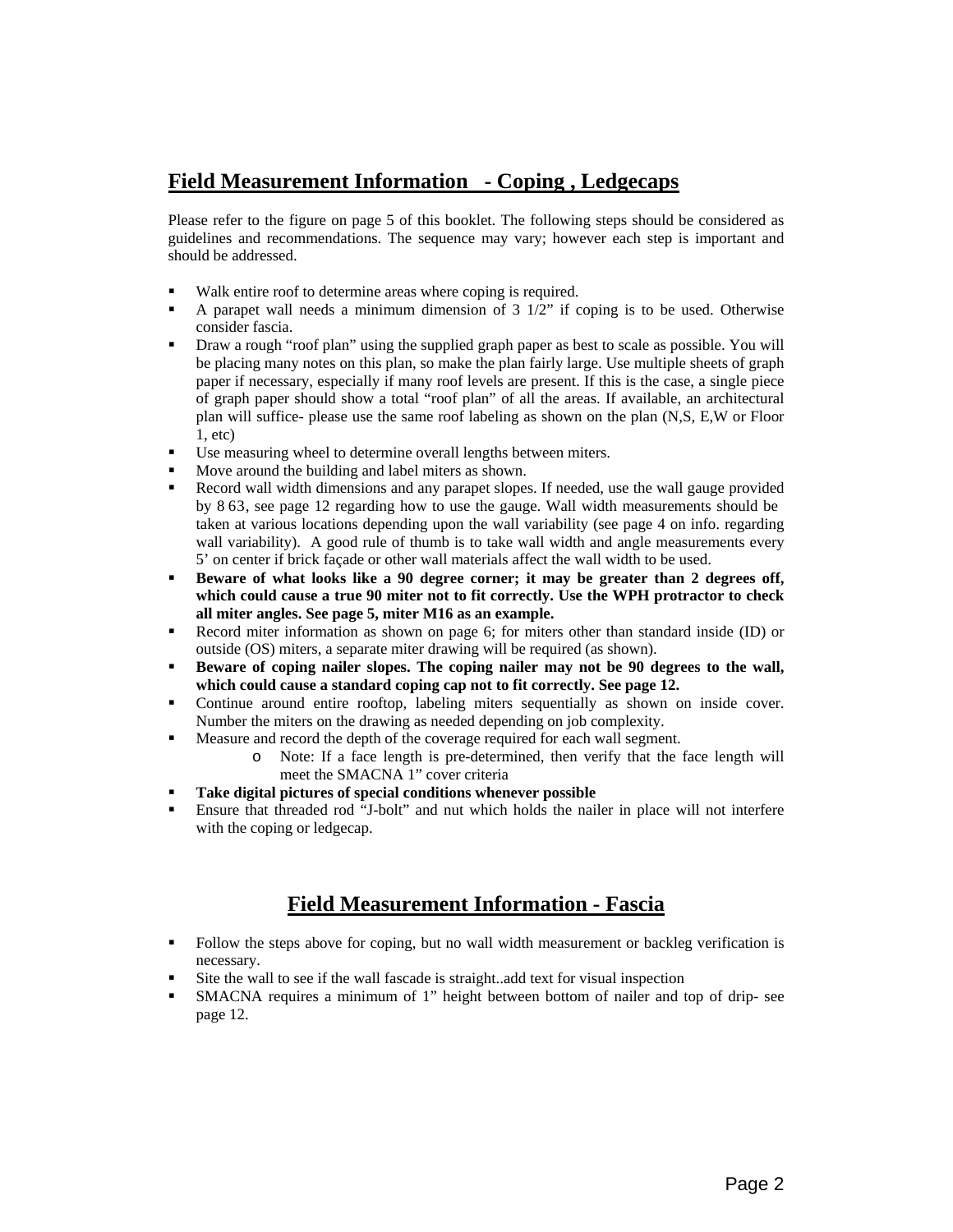#### **When making any template, please follow these guidelines**

- A. Do NOT measure wall until membrane is placed over parapet.
- B. Mark the radius template with the actual size of the wall thickness. Do not add allowance for the coping. Please do not fold the template over the edge. Mark the start and stop point on the template & wall.
- C. Mark the template indicating the "**topside**"of template.
- D. Mark the template indicating the face side and the roof side of the building –see page 7.
- E. If more than one template is needed for a complete condition, clearly mark **match lines** to indicate where each section starts and the next section begins.- See pages 6,7.
- F. Mark locations of templates on a roof plan for our use in locating the correct template sequence**.**
- G. Use **heavy tip** (not fine tip or pencil) **black permanent markers** and the enclosed template material for making templates.
- H. Please only use one side of the material for making templates, and limit to one condition per section.
- I. Mark the templates clearly with job name and number, if known, and date.
- J. Verify the actual total footage along the outside face of walls (round dimensions up to the next inch). On short runs, be careful between corners or similar conditions to avoid short fill-in pieces and joints.
- K. For parapets, check wall thickness at frequent intervals with a carpenter's square or a WPU Wall Thickness Gage (see page 12). Note the locations of minimum and maximum variations on the roof plan.
- L. Construct templates for all radius conditions to straight conditions (see page 8).

### **Additional information for field measurements**

- M. With a square, make sure the wall or roof edge is flat and perpendicular to the building face. Note any variations on your roof plan.
- N. Check for the following conditions or problems and make sure they are corrected: ( see page 4 for additional wall variation information)
	- 1. Brick or other wall-facing material must be level with the backup substrate. Wood "nailer" plate(s) must be level, not cupped up or down. Determine whether the wood plate should be replaced-this may require a conversation with the general contractor. See page 12 and 12 for more information.
	- 2. Face or back of wood plate must be flush with wall faces; else notify contractor to cut the plate flush.
	- 3. The distance from the top of the wood plate down to the top of the wall-facing material is the minimum area to consider for fascia coverage. Example: A Permasnap Coping with a standard nominal 4" face will provide approximately 2-3/8" coverage (drip edge is not considered coverage). Gaps below the wood plate must be covered and could require larger face height. See page 12.
	- 4. For parapets, check distance from wall top to highest surface of the roof to allow for the 4" nominal coping back leg.
	- 5. Make sure roofing material doesn't bunch up at inside or outside corners, causing a corner piece not to fit properly.
	- 6. Check all the standard 90-degree corners with a square and the special corners with a 24" long bevel on the outside wall face. Check for same angle on the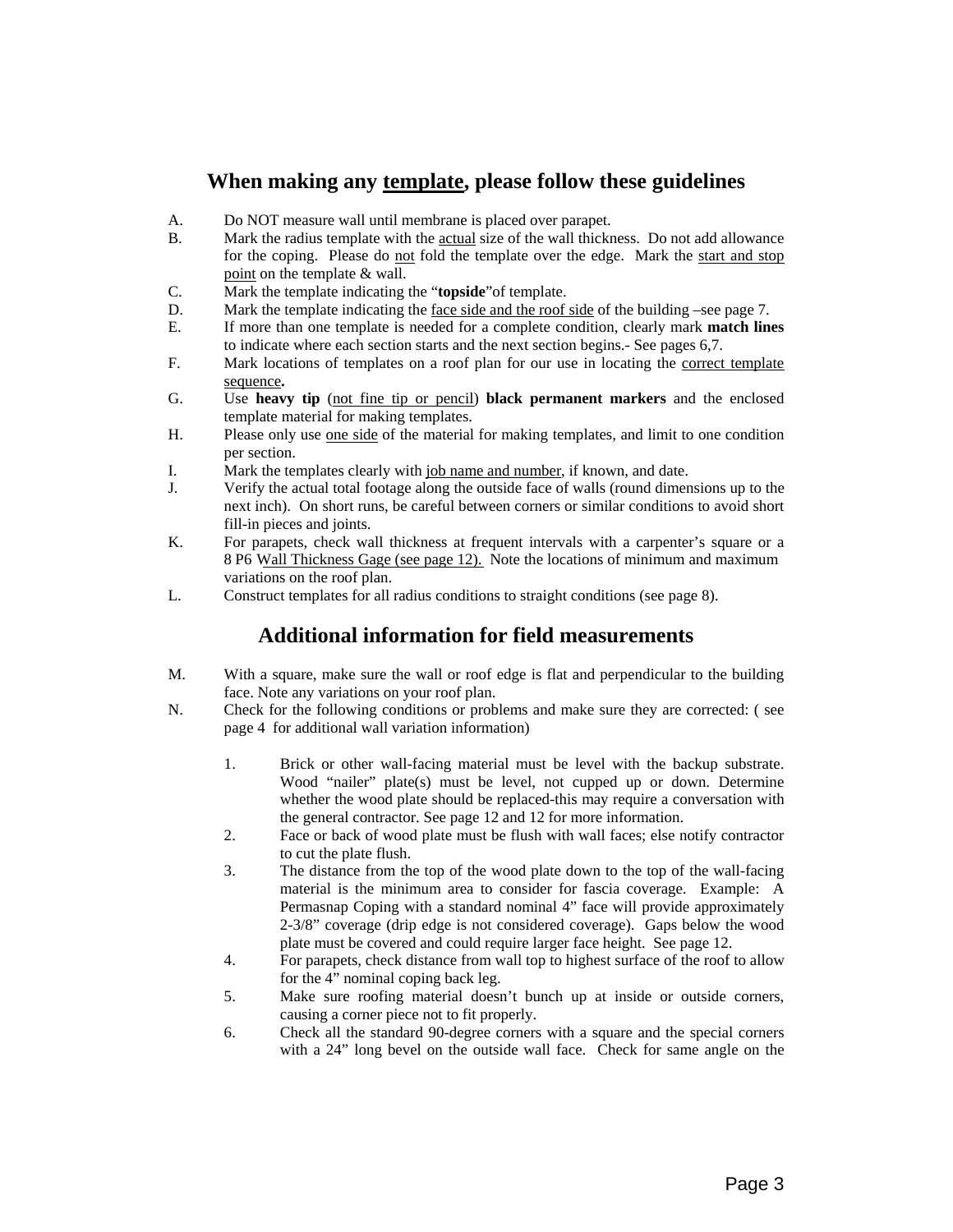inside face. Indicate the angle on a sketch, or make a full-size template. See page 5.

#### **NOTE:**

Our Production Team is skilled at successfully fabricating special items from templates. However, they **will not** fabricate if they need to quess at any dimensions or if there are any inconsistencies. For a successful job, please take special care in preparing your templates. W. P. Hickman Company reserves the right to reject templates that do not conform to these guidelines. If you have any questions, please call W.P. Hickman Engineering Dept. @ 1-800-892-9173

#### **General Information Pertaining to Wall Variations**

U.S. PLY Inc. can provide coping with an ES-1 wind rating, and warranty, using our engineered cleat which allows for generous wall variations. However, engineers, field representatives, and clients should be aware of building code tolerances regarding the construction of commercial walls. Wall variations outside of industry accepted standards affect the installation and appearance of U.S. PLY Inc. coping and fascia products.

Wall variations significantly larger than those shown in the table below may result in the delivery of multiple wall widths (slowing the coping installation process) and numerous in-line transition miters. Our experience has shown that clients may not be aware of the in-line transitions. A discussion of wall variations may be useful during the approval process.

| Type of Wall                                     | 2006 Building Code<br>Section                                                                                                                                 | Other Reference(s)                                                                                                                                                                | Tolerances and Wall<br>Variations                                                                                       |
|--------------------------------------------------|---------------------------------------------------------------------------------------------------------------------------------------------------------------|-----------------------------------------------------------------------------------------------------------------------------------------------------------------------------------|-------------------------------------------------------------------------------------------------------------------------|
| Masonry                                          | Section 2104.1.1 -<br>Tolerances                                                                                                                              | ACI 530.1/ASCE 6/TMS 602<br>Specifications, Section 3.3G - C<br>$-$ true to a line                                                                                                | $+/- 1/4"$ tolerance in<br>10 feet of wall length<br><b>Rule of thumb</b>                                               |
| Concrete                                         | Section 1906 refers the<br>reader to ACI 318; Section<br>R6.1 of ACI 318 refers<br>reader to ACI Committee<br>347 Document "Guide to<br>Formwork for Concrete | ACI Committee 347, 622 Special<br>Publication Number 4,<br>"Formwork for Concrete" -<br>Suggested Tolerances for Walls"                                                           | Variation in thickness<br>is limited to -1/4" to<br>$+1/3$ "                                                            |
| Rough Lumber<br>Framing                          |                                                                                                                                                               | <b>UFGS Guide Specifications;</b><br>"Handbook of Construction<br>Tolerances, Ballast, D.K., Section<br>6-6, pg 143.                                                              | Tolerance of $\frac{1}{4}$ " in 8<br>ft. for layout, or<br>straightness of plates<br>and runners.                       |
| Steel beams<br>(Spliced between<br>column lines) | Section 2205 refers reader<br>to AISC 360-<br>"Specifications for<br>Structural Steel Buildings"                                                              | AISC Load and Resistance<br>Factor Design, Section 7.11.3 of<br>AISC Code of Standard Practice,<br>"Handbook of Construction<br>Tolerances, Ballast, D.K., Section<br>3-7, pg 89. | Max. out of<br>straightness "slope"<br>of 1/500. For a 10'<br>long beam, max. Out-<br>of-straightness = $\frac{1}{4}$ . |
| Stone                                            |                                                                                                                                                               | Dimension Stone Design Manual,<br>"Handbook of Construction<br>Tolerances, Ballast, D.K., Section<br>5-4, pg 125                                                                  | $+/- 1/4$ " tolerance in<br>10' feet of wall<br>length, up to $+/- 1/2"$<br>in 40'                                      |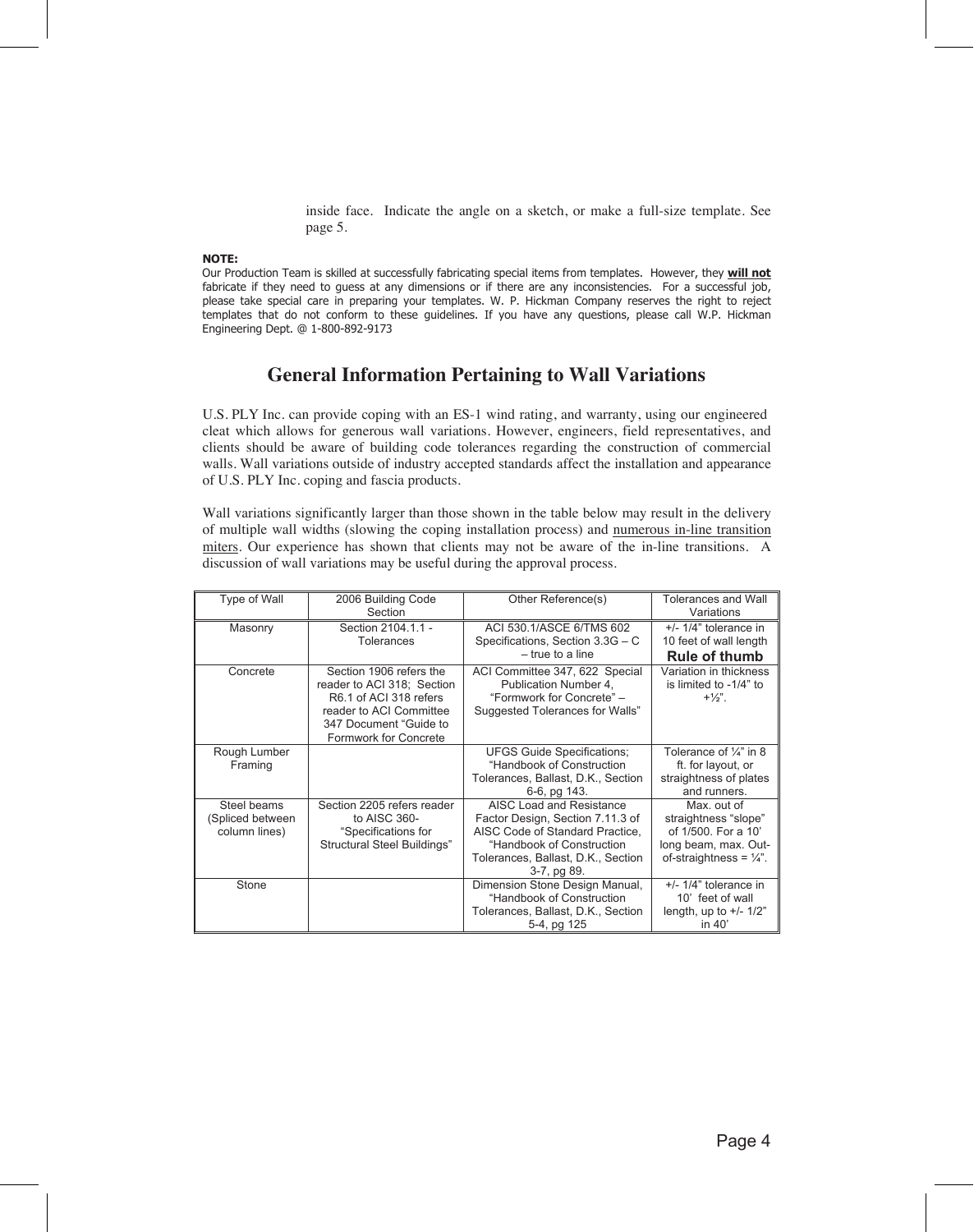# COPING INSTALLATION EXAMPLE

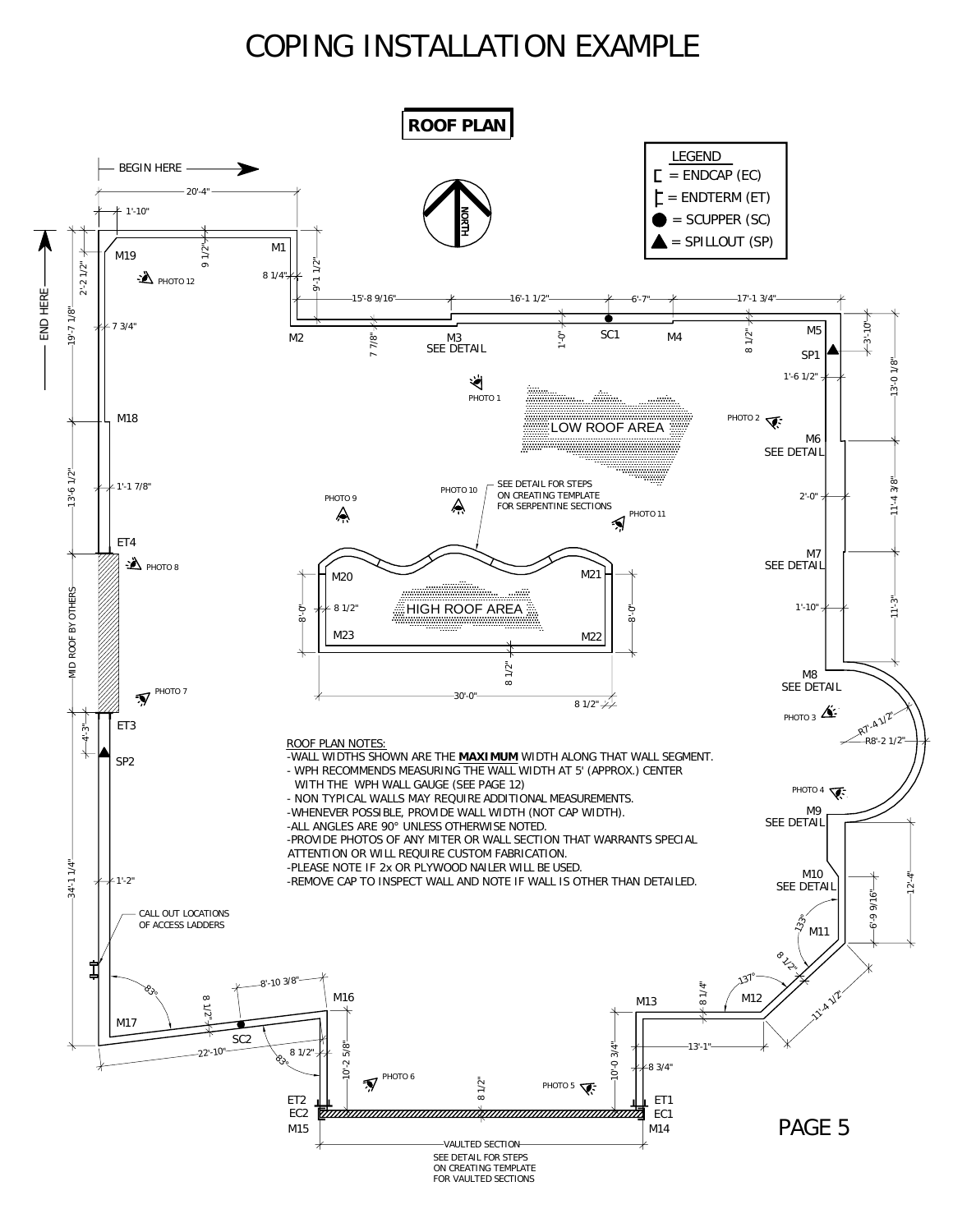## **ROOF DETAILS**





1. DRAW (3) LINES (MIN.) THAT CROSS OVER ADJACENT TEMPLATE EDGES WHILE PAPER IS FASTENED TO THE WALL. THESE LINES WILL ALLOW WPH TO REASSEMBLE THE TEMPLATE AND TAKE MEASUREMENTS.

2. MARK EACH TEMPLATE JOINT WITH MATCHING LETTERS TO INDICATE THE SEQUENCE OF INSTALLATION.

- 3. TRACE THE OUTSIDE WALL EDGE. MARK THIS LINE "FACE".
- 4. FOR COPING, TRACE INSIDE WALL EDGE. MARK THIS LINE "INSIDE". 5. DO NOT LET TEMPLATE PAPER FOLD OVER THE EDGE OF WALL OR VAULT.
- 



SERPENTINE WALL NOTES:

-USE MATCH LINES BETWEEN TEMPLATE SECTIONS -TRACE BOTH INSIDE AND OUTSIDE EDGE. MARK AS "INSIDE" AND "FACE"



#### VAULTED WALL NOTES: -TAKE NOTE OF EACH OF THE DIMENSIONS SHOWN TO THE LEFT. -MINIMIZE NUMBER OF TEMPLATE SECTIONS USED FOR BEST RESULTS. -CREATE TEMPLATE FOR TRANSITION MITERS WHEN NECESSARY. -SEE PAGE 8 FOR VAULTED WALL TEMPLATE INSTRUCTIONS. -SEE PAGE 7 FOR DIRECTIONS ON MATCH LINES.

### PAGE 6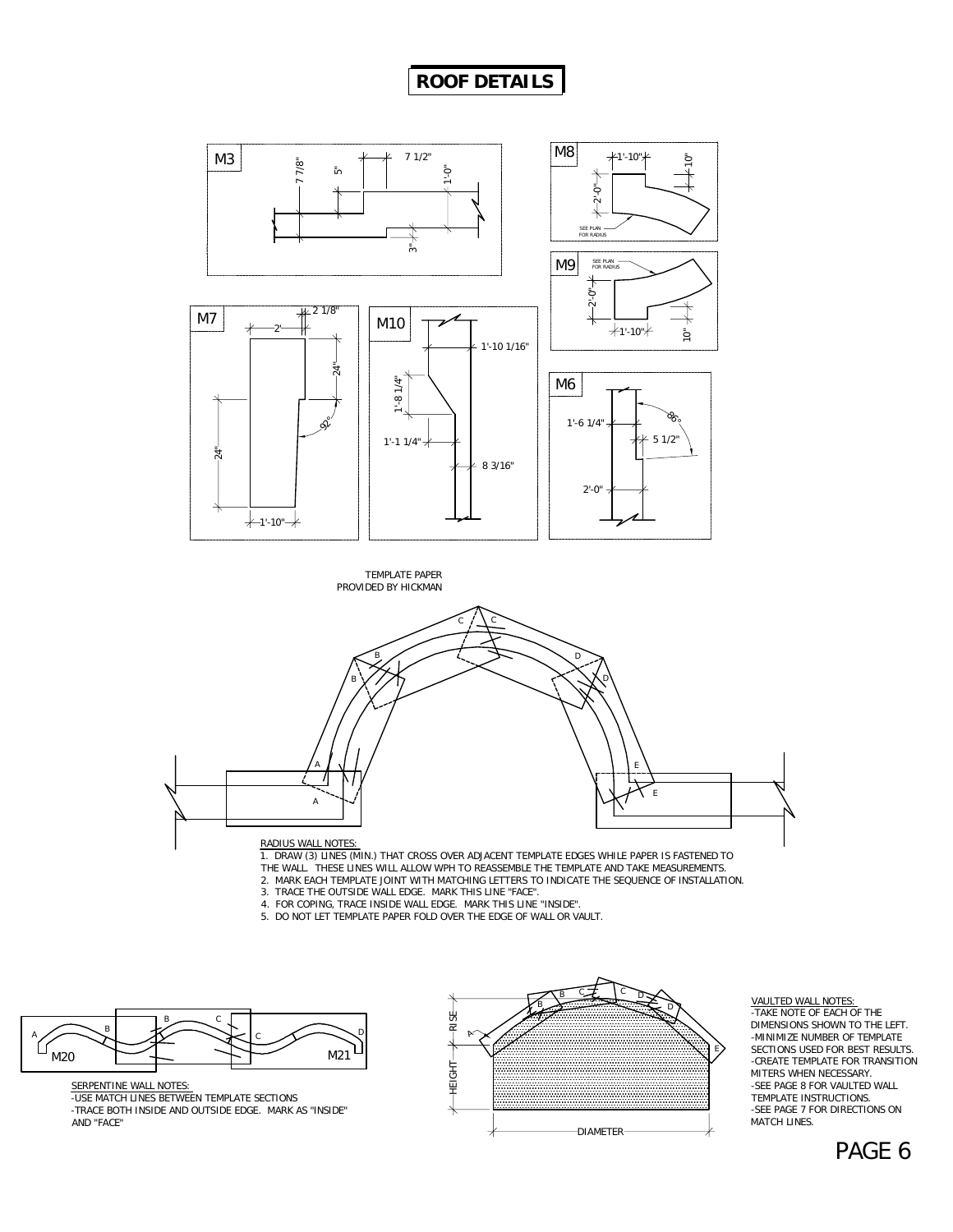#### **COPING - TEMPLATE INSTRUCTIONS FOR RADIUS OR ARC WALLS**



#### **ADDITIONAL NOTES:**

1: PROVIDE THE RADIUS FROM THE ARCHITECT'S DRAWINGS WHENEVER POSSIBLE. PLEASE NOTE ANY DIFFERENCES BETWEEN THE ARCHITECT DRAWINGS AND ACTUAL FIELD CONDITIONS.

2: MAKE A TEMPLATE OF THE COMPLETE LENGTH OF THE RADIUS (OR ARC) AND ITS ENDS.

3: IMPERFECTIONS ON THE TEMPLATES WILL BE SMOOTHED OUT UNLESS THEY ARE EXTREMELY NOTICEABLE. ANY INFORMATION THAT YOU CAN PROVIDE WILL IMPROVE THE FIT OF YOUR MATERIAL.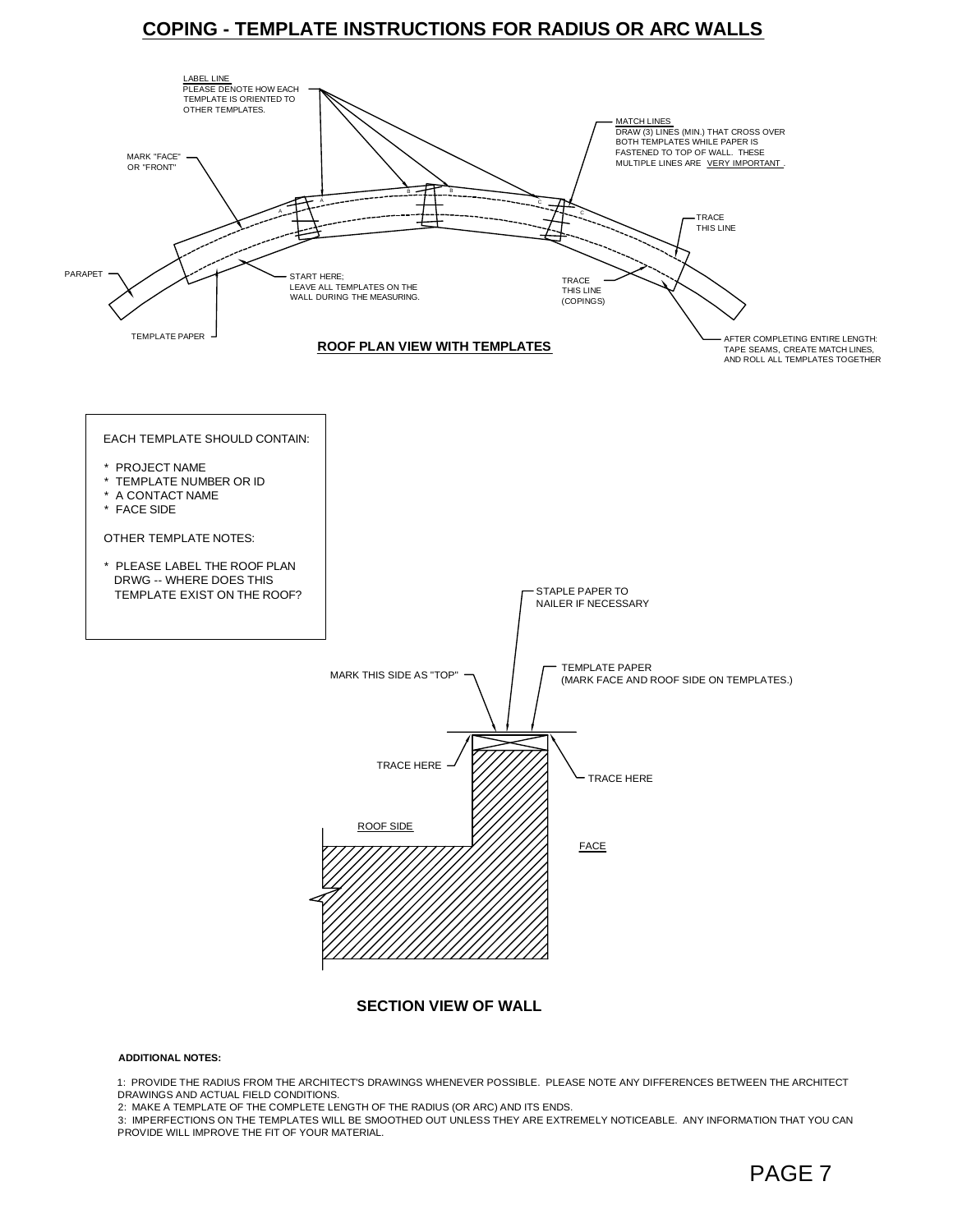# **COPING - TEMPLATE INSTRUCTIONS FOR VAULTED WALLS**



- 1: PLACE CARDBOARD FLAT AGAINST THE FACE OF WALL. DO NOT FOLD CARDBOARD OVER EDGE OF WALL.
- 2: USING A HEAVY MARKER, TRACE THE ARC ONTO THE CARDBOARD (TEMPLATE). THE CARDBOARD MAY ALSO BE CUT TO MATCH THE ARC, IF PREFERRED. IF THE CUTTING METHOD IS USED, PEASE INDICATE THE FACE OF THE TEMPLATE. SEE PAGE 7 FOR MATCH LINE INFORMATION.
- 3: NOTE ON THE TEMPLATE THE FIELD CHECKED DIMENSIONS "LENGTH OF ARC", "H", AND "C".
- 4: PROVIDE TEMPLATES FOR ANY VAULTED TO STRAIGHT TRANSITIONS (SEE BELOW). THESE ARE NECESSARY FOR PROPER FABRICATION.
- 5: CHECK ALL ARCS AND RADII VERY CAREFULLY. PROVIDE THE RADIUS FROM THE ARCHITECT'S DRAWINGS WHENEVER IT IS AVAILABLE. MAKE A TEMPLATE OF THE COMPLETE LENGTH AND ENDS.
- 6: IMPERFECTIONS ON THE TEMPLATES WILL BE SMOOTHED OUT UNLESS THEY ARE EXTEMELY NOTICEABLE. ANY INFORMATION THAT YOU CAN PROVIDE WILL IMPROVE THE FIT OF YOUR MATERIAL.



TEMPLATE REQUIRED FOR THIS CONDITION



Templates must be made on material that is rigid, difficult to tear, and holds permanent marks. Examples of acceptable materials include our pre-supplied Hickman template paper, red rosin paper,

cardboard, poster board, sheet metal, plywood, black roofing felt (marked with a light grease or paint pencil) and thermoplastic membrane. Unacceptable materials include thin paper, plastic or

other sheeting. Please contact Hickman Customer Service if you have any template material questions.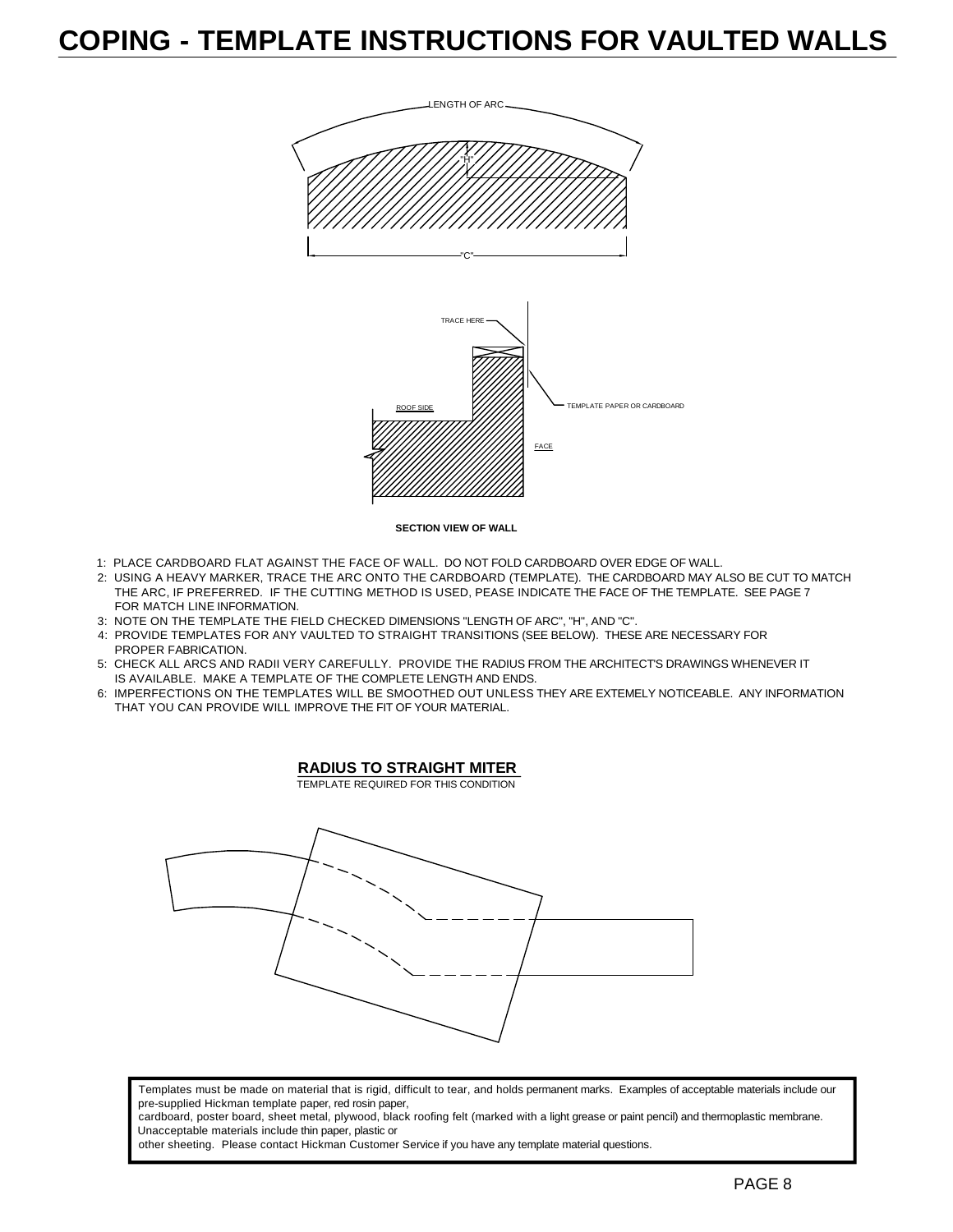## **COPING - TEMPLATE INSTRUCTIONS FOR "T" AND "Z" MITERS**

Please check all of the Tees and Zees on your roof carefully. Provide a sketch of all miters with the required dimensions, or make a full-size template as necessary.





 **"T" MITER "Z" MITER**





#### EACH TEMPLATE SHOULD CONTAIN:

- \* PROJECT NAME
- \* TEMPLATE NUMBER OR ID
- \* A CONTACT NAME
- \* FACE SIDE

OTHER TEMPLATE NOTES:

\* PLEASE LABEL THE ROOF PLAN DRWG -- WHERE DOES THIS TEMPLATE EXIST ON THE ROOF?

Templates must be made on material that is rigid, difficult to tear, and holds permanent marks. Examples of acceptable materials include our pre-supplied Hickman template paper, red rosin paper,

cardboard, poster board, sheet metal, plywood, black roofing felt (marked with a light grease or paint pencil) and thermoplastic membrane. Unacceptable materials include thin paper, plastic or

other sheeting. Please contact Hickman Customer Service if you have any template material questions.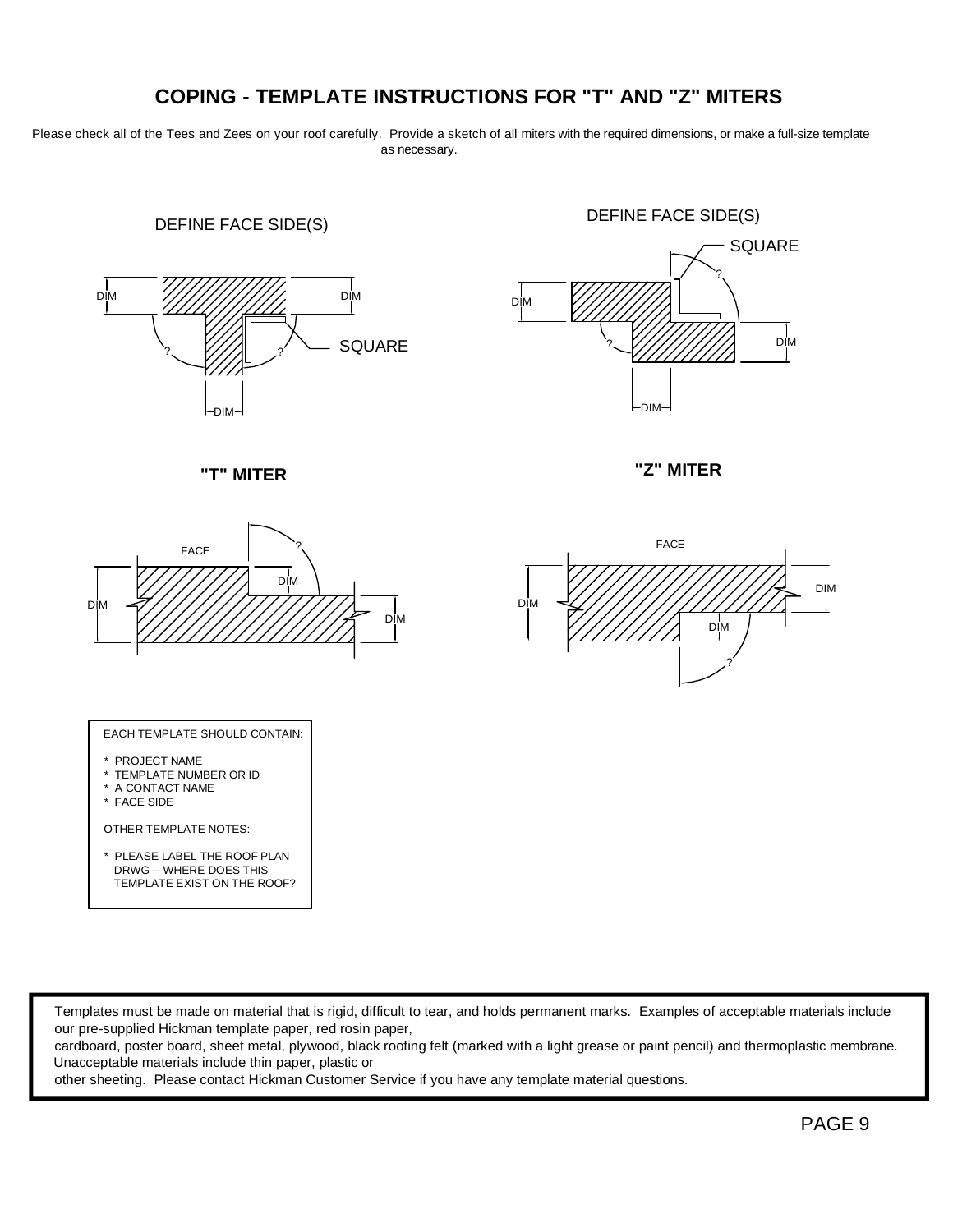#### **COPING -- TEMPLATE INSTRUCTIONS FOR "T" AND "Z" MITERS - CONT'D**

Please check all of the Tees and Zees on your roof carefully. Provide a sketch of all miters with the required dimensions, or make a full-size template as necessary.



Templates must be made on material that is rigid, difficult to tear, and holds permanent marks. Examples of acceptable materials include our pre-supplied Hickman template paper, red rosin paper,

cardboard, poster board, sheet metal, plywood, black roofing felt (marked with a light grease or paint pencil) and thermoplastic membrane. Unacceptable materials include thin paper, plastic or

other sheeting. Please contact Hickman Customer Service if you have any template material questions.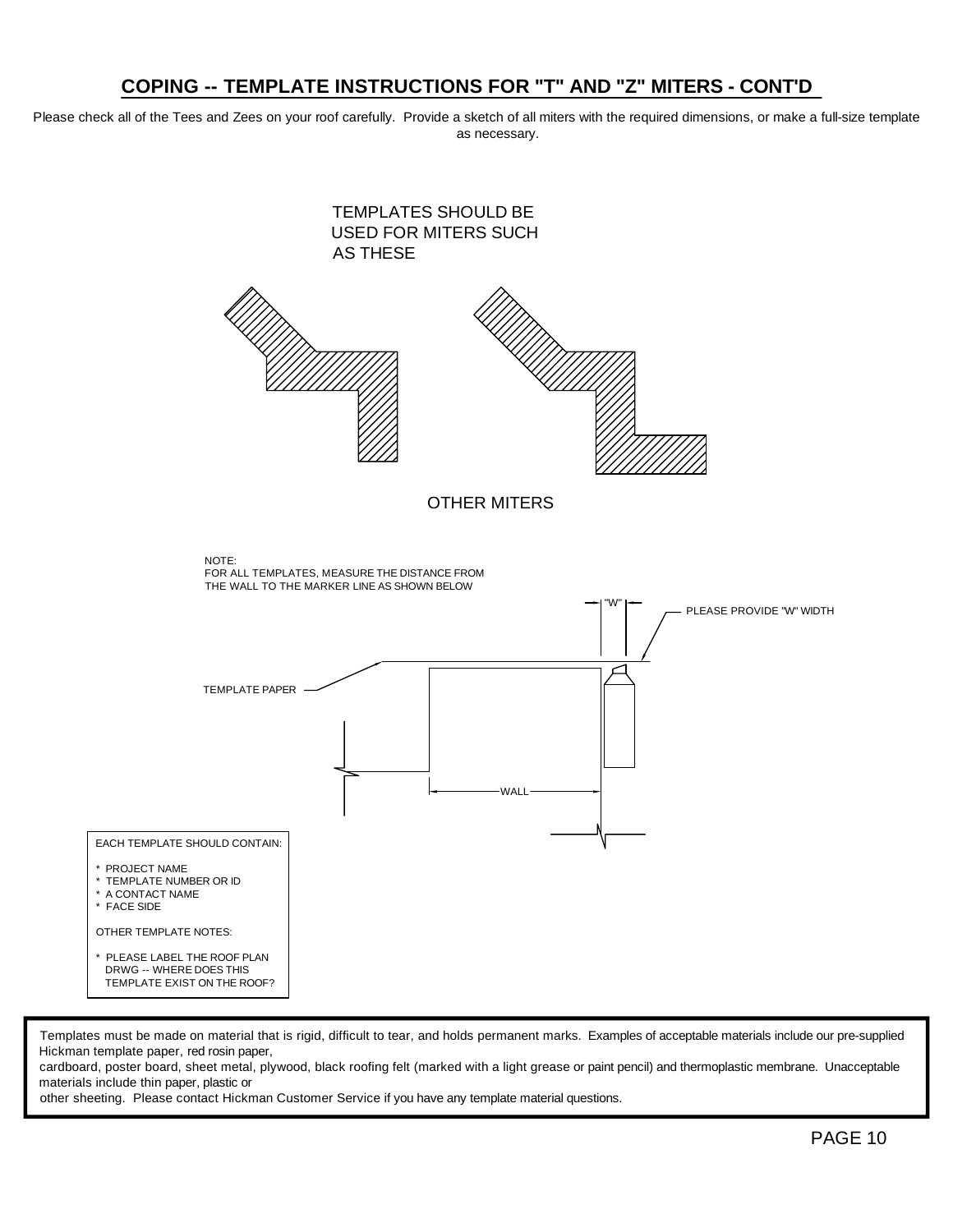#### **WALL CONDITIONS TO CONSIDER WHEN FIELD MEASURING**



NOTE:

PLEASE SEE CONTRACTOR ABOUT SAW CUTTING THE NAILING PLATE PRIOR TO INSTALLATION TO AVOID A GAP BETWEEN BRICK FACE AND COPING LEG

NOTE: Per the ACI 530.1/ASCE 6/TMS 602 Building Code Specification for masonry walls, building code tolerances are +/-1/4" in 10 feet of wall length. Nearly identical tolerances are also found in wood and steel construction building code specifications. Thus the +/-1/4" in 10 feet is a good rule of thumb. See Page 4.

Wall variations and/or nailer dimensions may need to be discussed prior to coping or fascia installation. Poor nailer attachment will likely lead to poor coping or fascia performance.

PROVIDE FRONT FACE & BACK FACE SLOPE IF